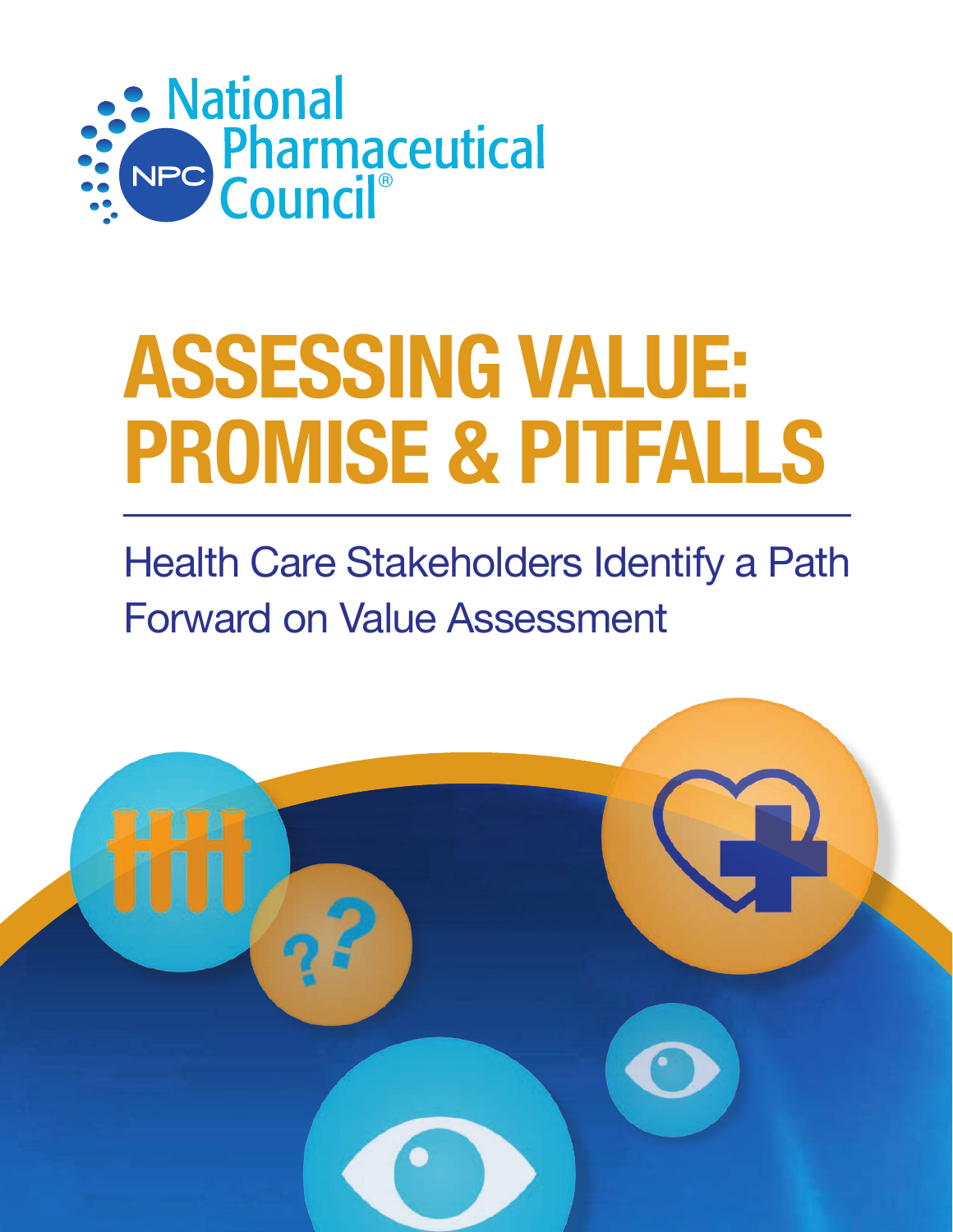# **Introduction**

The National Pharmaceutical Council (NPC) brought together health care stakeholders on September 29, 2016, to examine one of the most critical issues in health care today: how to measure the value of a medical treatment and its impact on patient care.

Hundreds of participants representing biopharmaceutical manufacturers, payers, patients, providers and other experts gathered in Washington, D.C., in person and online, for a conference, *Assessing Value: Promise & Pitfalls*. Participants examined the state of value assessment tools, identified ways to advance the field and engaged in dialogue on how to use assessment frameworks to make health care decisions.

NPC President Dan Leonard, who kicked off the conference, said, "With so many new life-saving and life-improving treatments for cancer and medicines to treat rare or chronic conditions, it is more important now than ever to be able to capture and communicate the value of these groundbreaking medicines.

"Moving in parallel to these scientific breakthroughs is a massive health care system transition—one shifting from a focus on paying for the volume of health services to a focus on paying for the value of health benefits accrued to the patient. In this changing environment, how do we measure value? And how can we make sure that patients have a full voice in how value is measured?"

A number of value assessment frameworks have been developed in an attempt to address these questions, but the field of value assessments is still relatively young. However, Mr. Leonard stressed, it is important to realize that even these early value assessments could have tremendous impact on treatment decisions as well as coverage and reimbursement decisions. It is therefore of great importance that health care stakeholders come together to shape the development of value assessment going forward, he noted.

To date, organizations such as the Institute for Clinical and Economic Review, National Comprehensive Cancer Network, Memorial Sloan Kettering Cancer Center, American College of Cardiology-American Heart Association and the American Society of Clinical Oncology have developed frameworks, which were designed as decision-making aids with different end users in mind.



NPC President Dan Leonard highlights the importance of value assessments in his opening remarks.

Mr. Leonard noted that this is an important point because one framework cannot meet the needs of all stakeholders. Different frameworks will be needed to answer different questions.

"There is much more work that needs to be done before these frameworks are ready for widespread adoption and use," he said.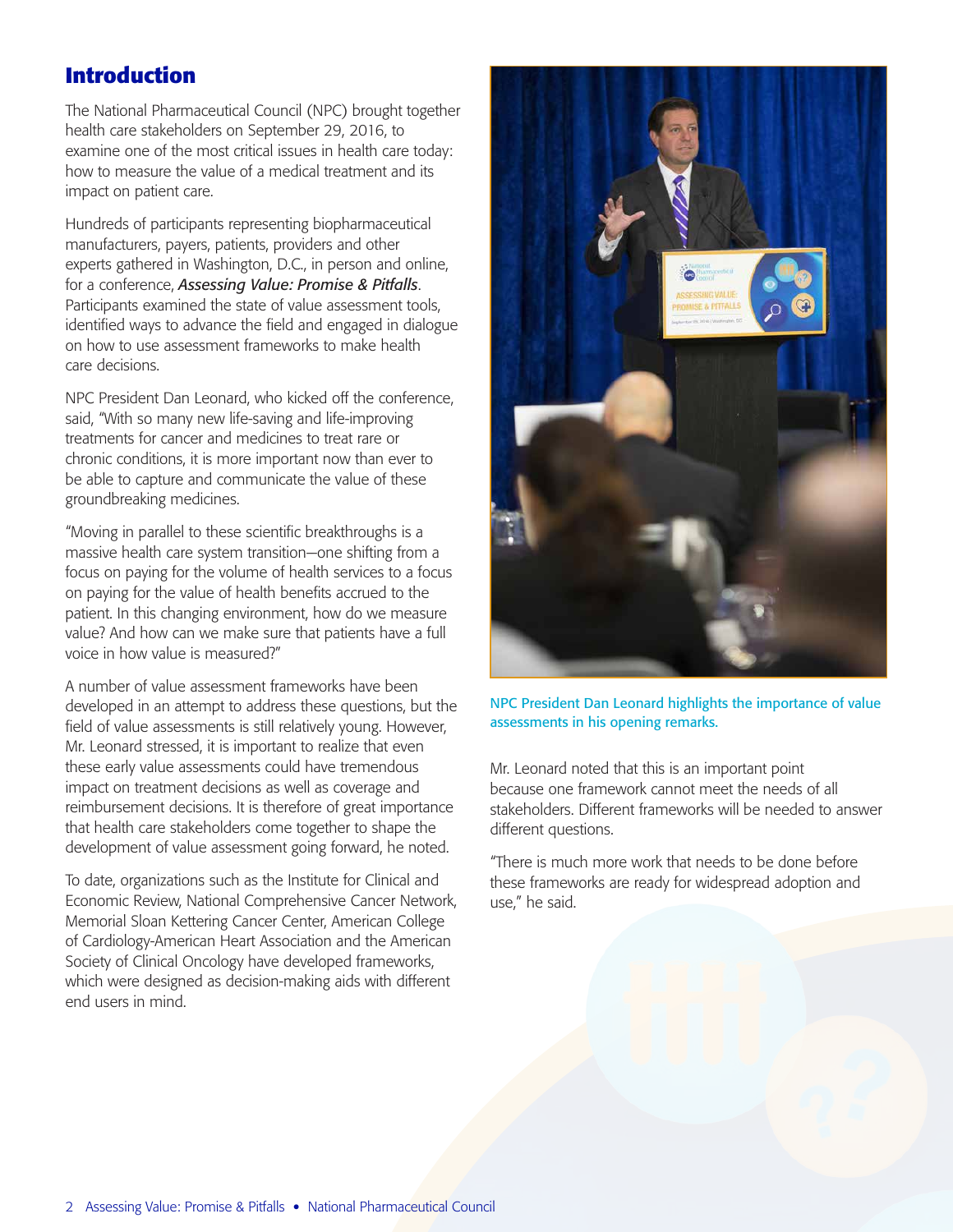# **Framing the Discussion**

Why is assessing value in health care important? Why is it important to do it right? These two questions were at the heart of a presentation by NPC Executive Vice President and Chief Science Officer Robert Dubois, MD, PhD. "Clearly understanding value, measuring value, is important, but it has to be done right," said Dr. Dubois.

Dr. Dubois raised four key challenges with assessing the value of health care treatments:

1. **Beware of what you ask for and the consequences.** According to a Kaiser Family Foundation survey, a majority of Americans say they want to see more government intervention in health care. Value frameworks will be used to guide health care decisions, making this a double-edged sword. The United Kingdom and Germany have similar systems for making choices, which at times have limited patient access to beneficial treatments. There needs to be a tradeoff between cost, better patient care and innovation.

#### 2. **Be careful what you call value assessment.**

The concept of "value" is different from "budget impact," which is the cost per patient times the number of patients. Value and budget impact are also different from "affordability," which refers to society's willingness to pay. Terms—and assessments—need to be kept separate.



NPC Chief Science Officer Dr. Robert Dubois outlines the flexibility to include a variety of inputs. challenges with assessing the value of health treatments.



Patrick Magri, Senior Vice President, Hospital & Specialty Business Unit, Merck, and NPC 2016 Board Chairman, introduces the morning panel discussion on moving frameworks from fledgling to functional.

- 3. **Today's frameworks have much to teach, but improvements are needed.** The existing frameworks are at a fledgling stage, and none is ready for broader use or adoption. The methods need testing, the evidence is often limited, all benefits are not always considered, the assessments may lack a system-wide perspective and the output can be confusing for the end user.
- 4. **Be careful in deciding how a framework can be used.** The results of a framework's output could be misinterpreted and seriously "affect patients in the allocation of resources."

There is much that we need to learn before these frameworks "are ready for prime time" or broader use in the United States, Dr. Dubois explained. In order for the field to advance, there are six issues that value assessment developers and stakeholders "need to wrestle with before we're ready to really, really say we're there":

- The type of evidence that is used—and how it is used should be a critical underpinning for all assessments.
- Frameworks need to have deeper involvement of patients and their perspectives.
- One size doesn't fit all. Frameworks need to have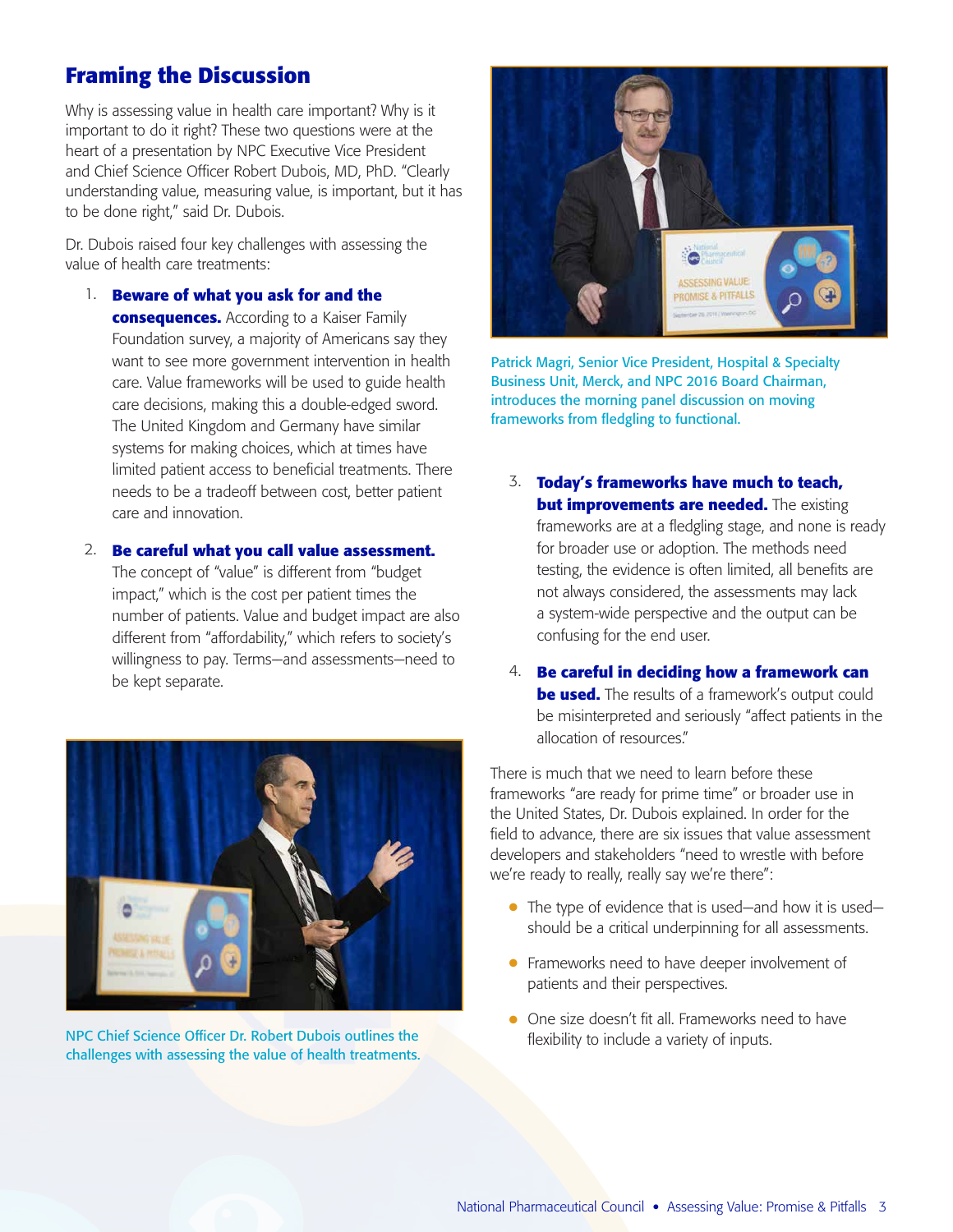- Frameworks should be transparent; end users should be able to see the evidence that was used and know how the model was built so results can be reproduced.
- Cost effectiveness should be considered from both a health care and societal perspective, such as considering productivity improvements and the burden on caregivers.
- Budget impact is different than value assessment. If the budget impact is estimated, then it should be considered separately from value determinations.

Dr. Dubois acknowledged that these challenges wouldn't be solved in one day, and added that the "dialogue that begins today is going to continue for a long time in the future."

66 Regardless of who your primary target audience is, put patients at the table from the start.

**Dr. Cliff Goodman, Senior Vice President and Director of the Center for Comparative Effectiveness Research, Lewin Group** 



# **Moving Value Frameworks From Fledgling to Functional**

Cliff Goodman, PhD, Senior Vice President and Director of the Center for Comparative Effectiveness Research at the Lewin Group, headed a team that evaluated how the five major value assessment frameworks align with NPC's *Guiding Practices for Patient-Centered Value Assessment*. These *Guiding Practices* outline 28 specific elements for value assessment, which are broken out into six key aspects: assessment process, methodology, benefits, costs, evidence and dissemination and utilization. The *Guiding Practices* also highlight seven methods for sound budget impact assessment, but make clear that budget impact should be considered separately from value, as budget impact is not a measure of value**.**

The five frameworks analyzed were developed by the Institute for Clinical and Economic Review (ICER), National Comprehensive Cancer Network (NCCN), Memorial Sloan Kettering Cancer Center (DrugAbacus), American College of Cardiology-American Heart Association (ACC-AHA) and the American Society of Clinical Oncology (ASCO).

During his presentation, Dr. Goodman made several key points:

- **Intended audiences.** These frameworks were designed for different purposes and audiences, with ACC-AHA, ASCO and NCCN developed primarily for clinicians and payers; ACC-AHA expects that its assessments will reach payers as well. ICER and DrugAbacus' assessments are intended for policymakers, payers and industry. Framework developers should be clear about their intended audiences and how the framework addresses users' interests.
- **Transparency.** Limitations in transparency, such as evidence sources, methods and management of stakeholder feedback, can diminish the credibility and utility of value frameworks.
- **Stakeholder input and feedback.** Clear, timely and responsive provisions for stakeholder input and feedback are recognized globally as standard attributes of publicly accountable health technology assessment programs and related efforts involving health and economic evaluations. It also is necessary to demonstrate responsiveness to such input.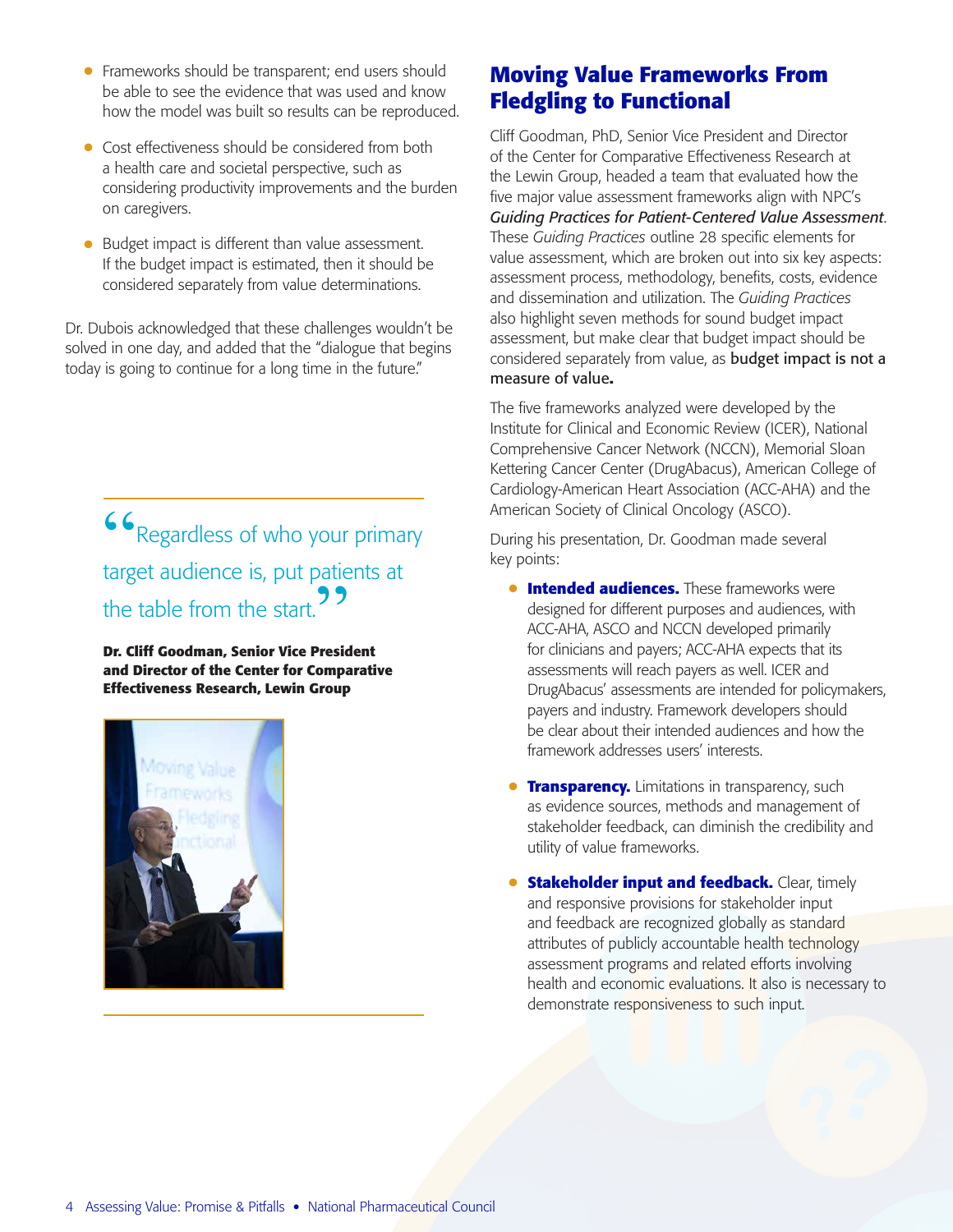- **Patient involvement.** To date, frameworks vary widely in the extent to which they seek or reflect patient involvement. Patients are ultimately affected by the value-based decisions of other stakeholders, so it is very important to engage with patients and consider their perspectives throughout the framework development and assessment processes.
- **Expert involvement.** The credibility of value assessments depends in part on the types and extent of expert involvement. As frameworks use more advanced methods to evaluate different types of evidence, conduct extensive economic modeling and serve more diverse users, they should revisit their mix of expertise and ways in which experts are involved in the processes.
- **Types of interventions.** Among these frameworks, the majority of focus is on drugs and biologics, leaving stakeholders without value assessments for devices, diagnostics, surgical procedures and other interventions. That limited focus will bias the basis for informed decision-making.
- **Evidence sources and quality.** The data that is selected and used as part of a value assessment can bias results. Frameworks should be transparent about the sources and types of evidence that are used, note their limitations and consider updating an assessment should new evidence become available.
- **Costs and other economic aspects.** There is wide variation among the value frameworks with respect to cost analyses and cost-effectiveness thresholds. This highlights the importance of transparency in the assumptions, evidence and methods used, but also the recognition of their impact on the findings of value assessments and how these findings will be applied.

**• User preference entry.** Value frameworks vary widely in enabling user input. All of the frameworks can be more user friendly and provide good user interfaces. To become more user friendly, frameworks should enable entry of user preferences by their primary target audience, as well as by others who might be affected by the findings. Most framework developers have generally indicated an interest in enabling this input.

#### ● **Potential misinterpretations and misuse.**

There is utility in having multiple frameworks address the same topic from different perspectives, but frameworks must be clear about their intended uses and assumptions to avoid confusion. They must make a concerted effort to ensure their work is transparent and comprehensible, and minimize or correct misinterpretation or misuse.

Dr. Goodman stated, "[T]hey might be called something else tomorrow, but value frameworks and the thinking of analyzing health and economic benefits for individuals and populations, that's not going away." As he noted, frameworks are a response to increasing demand for evidence and analysis. They should continue to evolve and change, benefitting from better alignment with good practices, especially when it comes to transparency, stakeholder engagement and methodological rigor.



Shelley Fuld Nasso, Chief Executive Officer, National Coalition for Cancer Survivorship, looks on as Dr. Stephen Noga, Senior Medical Director for Global Medical Oncology Affairs, Takeda Oncology, makes a point during a panel discussion.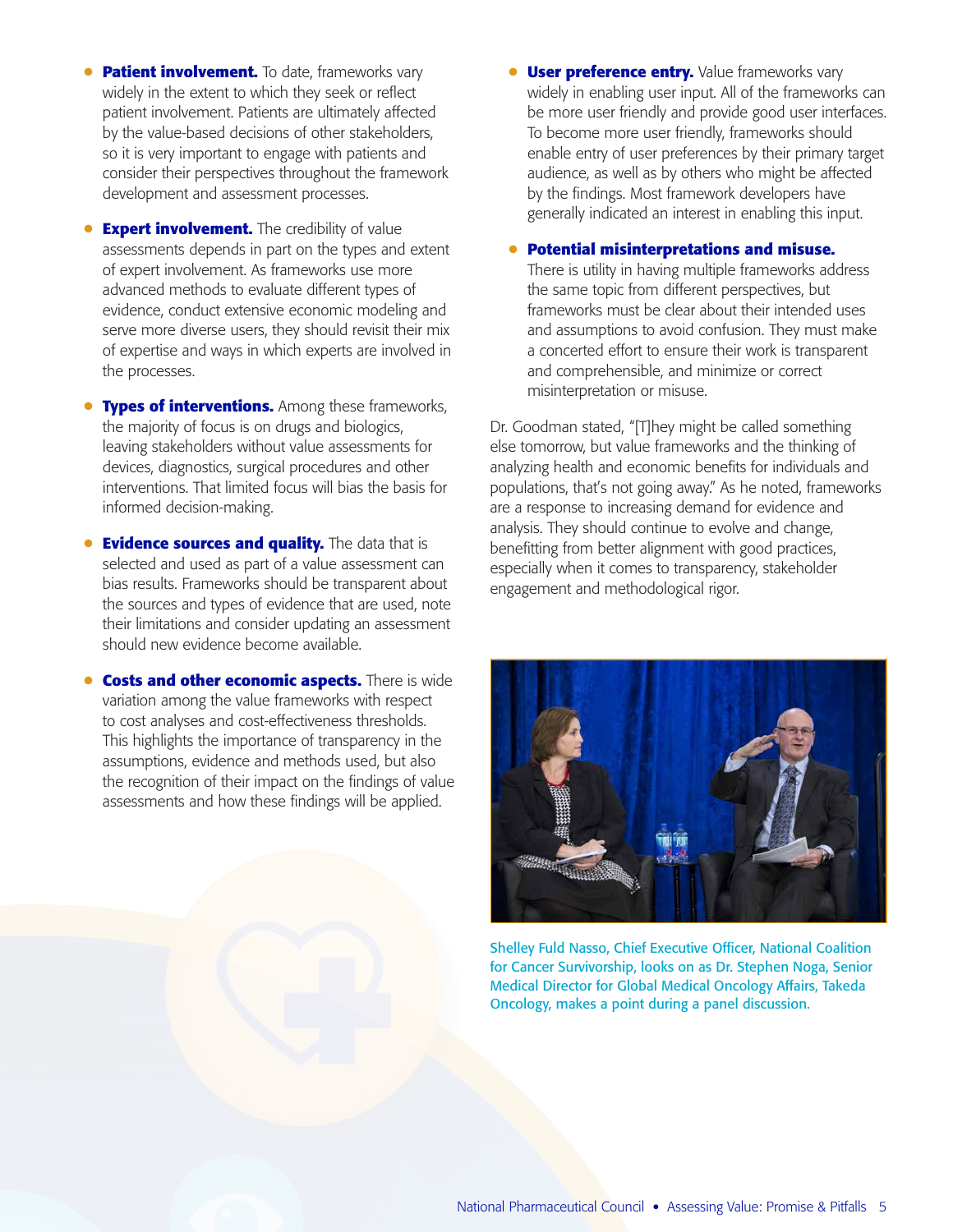

Dr. Jeff Bloss, Senior Vice President, Astellas Medical Affairs, Americas, Astellas Pharma Global Development, Inc., and NPC Board Member, kicks off introductions for the panel discussion on value assessments for multiple myeloma treatments.

# **Multiple Myeloma: A Case Study**

Dr. Goodman also presented results from research that compared how four existing value assessment frameworks reviewed treatments for multiple myeloma. The research looked at the patient population for each value framework, treatments analyzed, the evidence base, clinical outcomes of interest, measures of cost/affordability and the main output of the value assessments. Given the variety of inputs and methodologies, each framework arrived at different results.

In particular, this analysis of four value frameworks (NCCN, ASCO, ICER and DrugAbacus) and their assessments of multiple myeloma treatments found:

● A major concern is the relative timing for assessments of new treatments. For some treatments, although NCCN and ICER looked more broadly at the evidence, only one clinical trial was available at the time each framework was applied to assess multiple myeloma treatments.

- Patients with multiple myeloma value some outcomes that may be lesser or non-priorities for some or all frameworks, including:
	- health-related quality of life;
	- ease of use;
	- management of toxicities and side effects (including low-grade, chronic side effects); and
	- financial toxicity (i.e., patient cost burden of therapies).
- Updates to multiple myeloma assessments are necessary, given that treatments and the evidence base for this disease are rapidly evolving.

Dr. Goodman outlined next steps based on lessons learned from this analysis, which include:

- Considering the assessment timing for conditions such as multiple myeloma. He recognized, however, that there will be tradeoffs of user demand for timely findings and sufficiency of the evidence for credible findings. He cautioned that in the absence of head-tohead comparisons, use of indirect comparisons may weaken findings.
- Reaching out to multiple myeloma patients and clinicians early and maintaining ongoing outreach to better understand:
	- patient-centered and clinically relevant outcomes;
	- comparators that are relevant to therapeutic options for patients and clinicians; and
	- how patients, clinicians and others who are not the primary target audiences of an assessment may be affected, directly or indirectly, by how stakeholders will use the results of those assessments.
- Ensuring that frameworks are explicit and otherwise transparent about multiple methodological aspects, e.g.:
	- how and why particular regimens were selected for assessment;
	- $\blacksquare$  the sources of evidence used (including who can submit evidence);
	- **P** protocols and criteria for inclusion/exclusion of evidence;
	- how data are entered and used in scoring, equations, algorithms, models, etc., with examples included with the methodology; and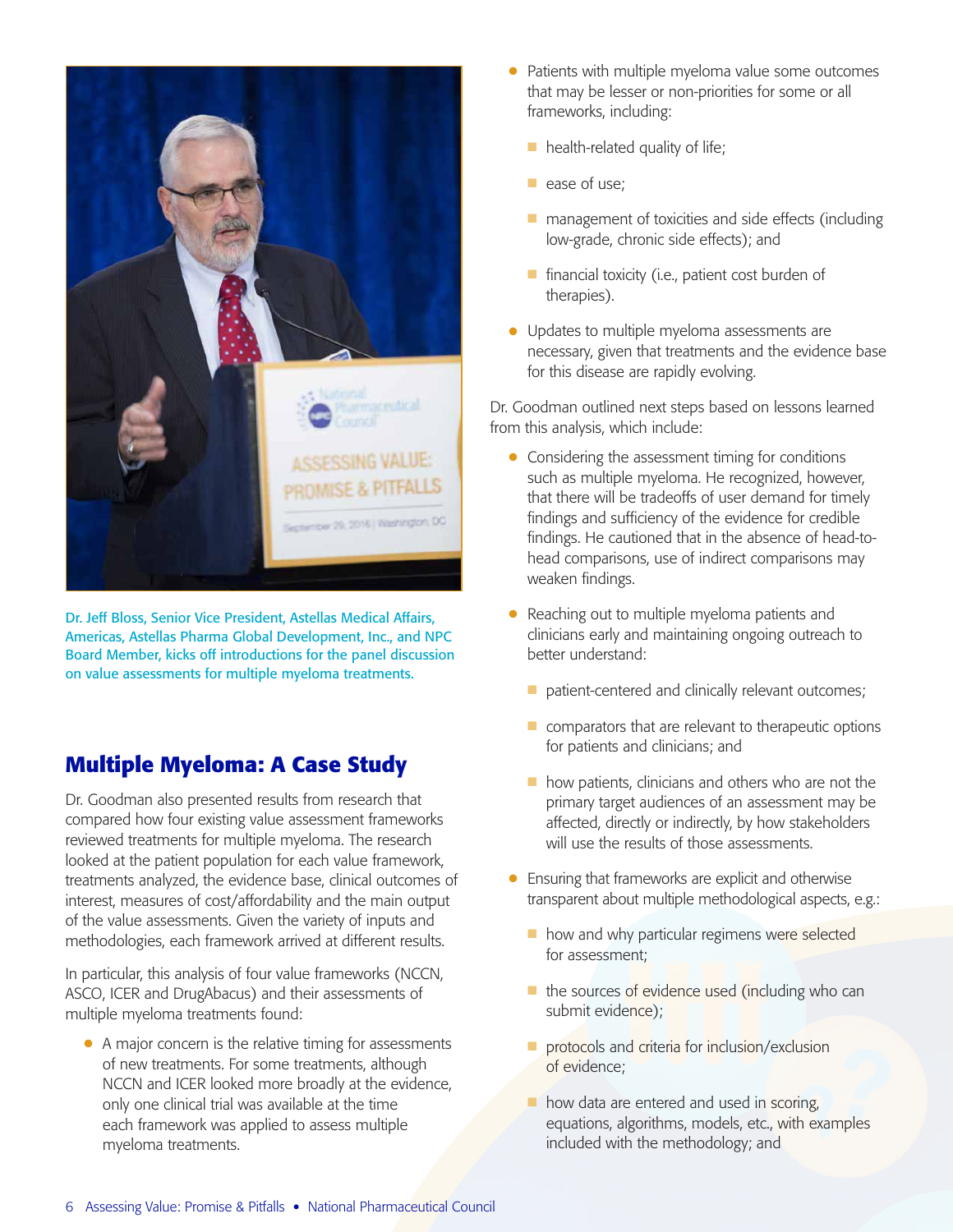- integration of expert stakeholder and patient input.
- Making sure that frameworks are more explicit and otherwise transparent about additional aspects, e.g.:
	- intended audience(s) and purpose(s);
	- limitations of frameworks and output; and
	- guidance on use of frameworks.
- Incorporating provisions for prompting assessment updates (periodically or with the availability of new evidence). Dr. Goodman pointed out how the various frameworks address this challenge:
	- NCCN's process is well designed for rapid response to new evidence, though it does not involve indepth systematic reviews or economic modeling.
	- As ASCO develops methodology, it should consider a process for assessment updates.
	- ICER does not currently update assessments and should consider doing so, especially when data/evidence are limited at the time of initial assessment.
	- DrugAbacus does not update the data in its tool. Recently, it added indication-based pricing for four drugs. It should consider expanding that feature to more drugs and updating the data on a regular basis.

## **Key Takeaways From Panel Discussions**

Panel discussions were held following each of Dr. Goodman's research presentations. Throughout the course of these conversations, key themes emerged:

- **More deeply involving patients and their perspectives is required.** Patient engagement from the start of a value assessment—and development of a framework—is extremely important. Several panelists expressed frustration that patient needs are often not considered in the assessment process.
- **Value is different from budget impact and should be treated separately.** Joshua Ofman, MD, MSHS, Senior Vice President, Global Value, Access & Policy, Amgen, noted that across the US, "we're really having a conversation about budgets disguised as a conversation about value." Participants recognized that budget analysis is important, but it is a measure of resource use, not of value, and should be kept separate. Combining the two analyses could create confusion.

**"**It's not that we shouldn't calculate budget impact analysis; it is clearly something very important and something that payers need. But I do think it should be separate from the value analysis.<sup>??</sup>

**Dr. Peter Neumann, Director, Center for the Evaluation of Value and Risk in Health, Tufts Medical Center**



- **The existing frameworks could benefit from greater collaboration.** Panelists do not believe there will be one universal value framework for all diseases, or even for one disease such as cancer, as one size won't fit all. However, there can be greater collaboration and alignment among frameworks. Opportunities for collaboration and alignment include sharing of data and resources, creating a curated database and exchanging ideas about standard sets of outcomes that can be more broadly applied. There also is potential for cooperation regarding good practices for transparency, stakeholder engagement and methodological rigor.
- **Value assessments should focus broadly on all aspects of the health care system, not just on medications.** Focusing only on medications-which are one component of the health care system—does not provide a complete perspective of the system. It also does not contribute to the development of value assessments for alternative interventions; limiting the scope of available assessments will bias decision-making. Value assessments need to consider all aspects of the health care system, such as diagnostic tests, procedures, hospitalizations and office visits.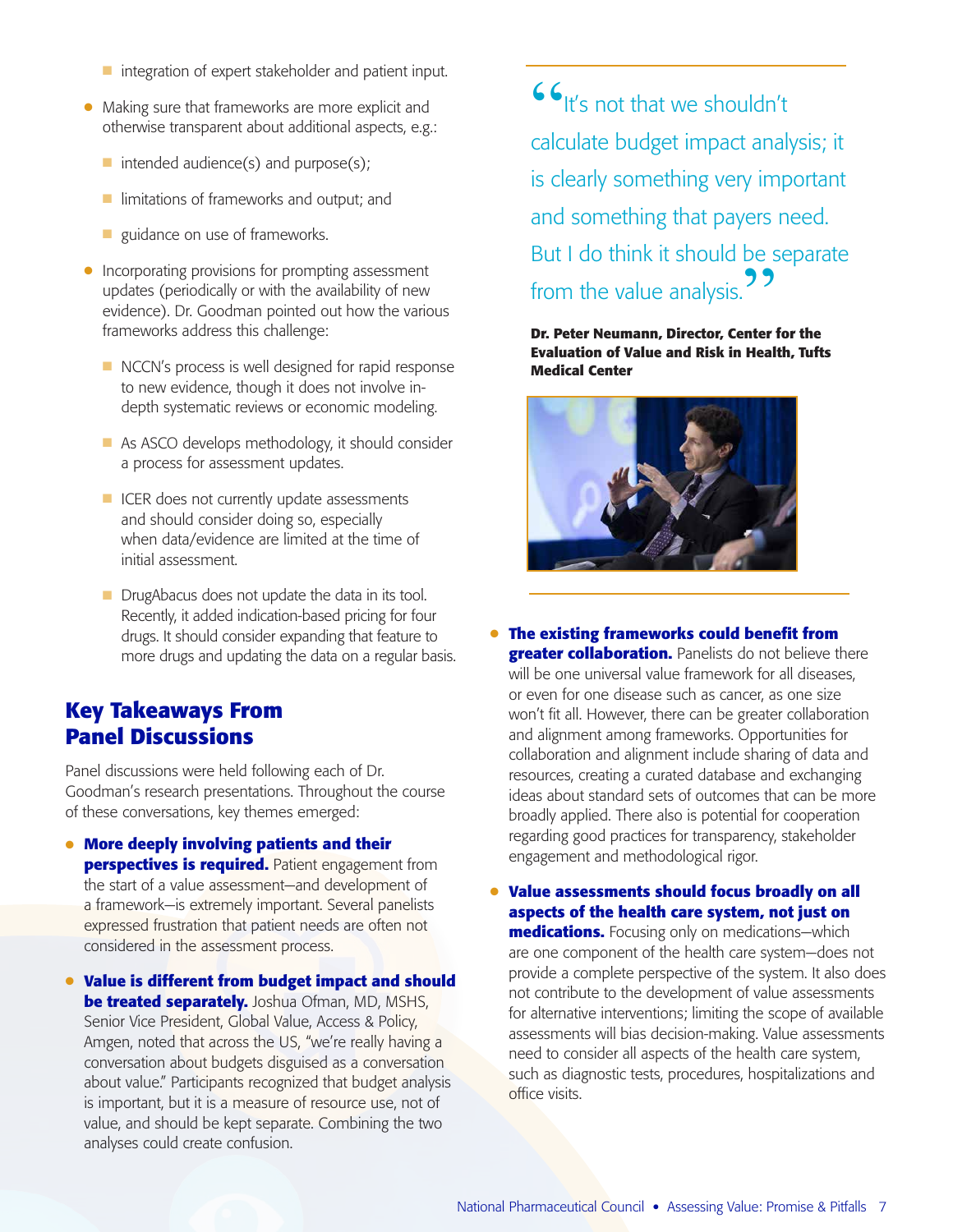● **Framework developers feel responsible for minimizing misuse and misinterpretation.** 

There is potential for value frameworks to be misused or misinterpreted by an unintended audience, and framework developers feel responsible for ensuring that their work is used as intended. Keys to minimizing problems are checks and balances, transparency and being receptive to feedback. If an assessment is being misused or misinterpreted, developers see this as a signal to go back and modify or improve it.

● **Assessments should be regularly reviewed and updated to keep pace with and account for medical innovation.** Changes in technology and the evidence base can cause an assessment to become outdated, which could adversely affect patient care. Frameworks should have provisions for prompting assessment updates, either periodically or upon availability of new evidence. ASCO, for example, envisions having all of the information and evidence about disease regimens for a specific indication curated in a library, loaded into software and made instantaneously available via a mobile device. This shared resource would be continuously updated in real time.

● **In some situations, value frameworks could actually help expand patient access to a** 

**treatment.** A perception of some stakeholders is that value frameworks are intended to limit care. In one example, a payer could utilize a framework to demonstrate the high value of a treatment in a new population, which could expand use of the drug to that population.

**Payers expressed interest in innovative contracting approaches based on value.**

Medical directors from health plans said they do not have a problem paying for high-cost drugs that have high value; the issue is paying when there is not good value. Contracting linked to value is of interest.

**Market forces are encouraging providers to think** differently about value. Increasingly, it is not just payers and patients thinking about value. As payment incentives change and providers are now being rewarded for value, they have greater interest in understanding and measuring value.

**"Subdet impact**" conversation is a really important conversation to have ... [but] it unfortunately treats biopharmaceuticals like a consumption good rather than an investment good.<sup>99</sup>

**Dr. Joshua Ofman, Senior Vice President, Global Value, Access & Policy, Amgen, and NPC Board Member**





Harvard Pilgrim Health Care Chief Medical Officer and Senior Vice President Dr. Michael Sherman speaks while Amgen's Dr. Ofman, National Health Council Senior Vice President for Strategic Initiatives Dr. Eleanor Perfetto and the Lewin Group's Dr. Goodman look on.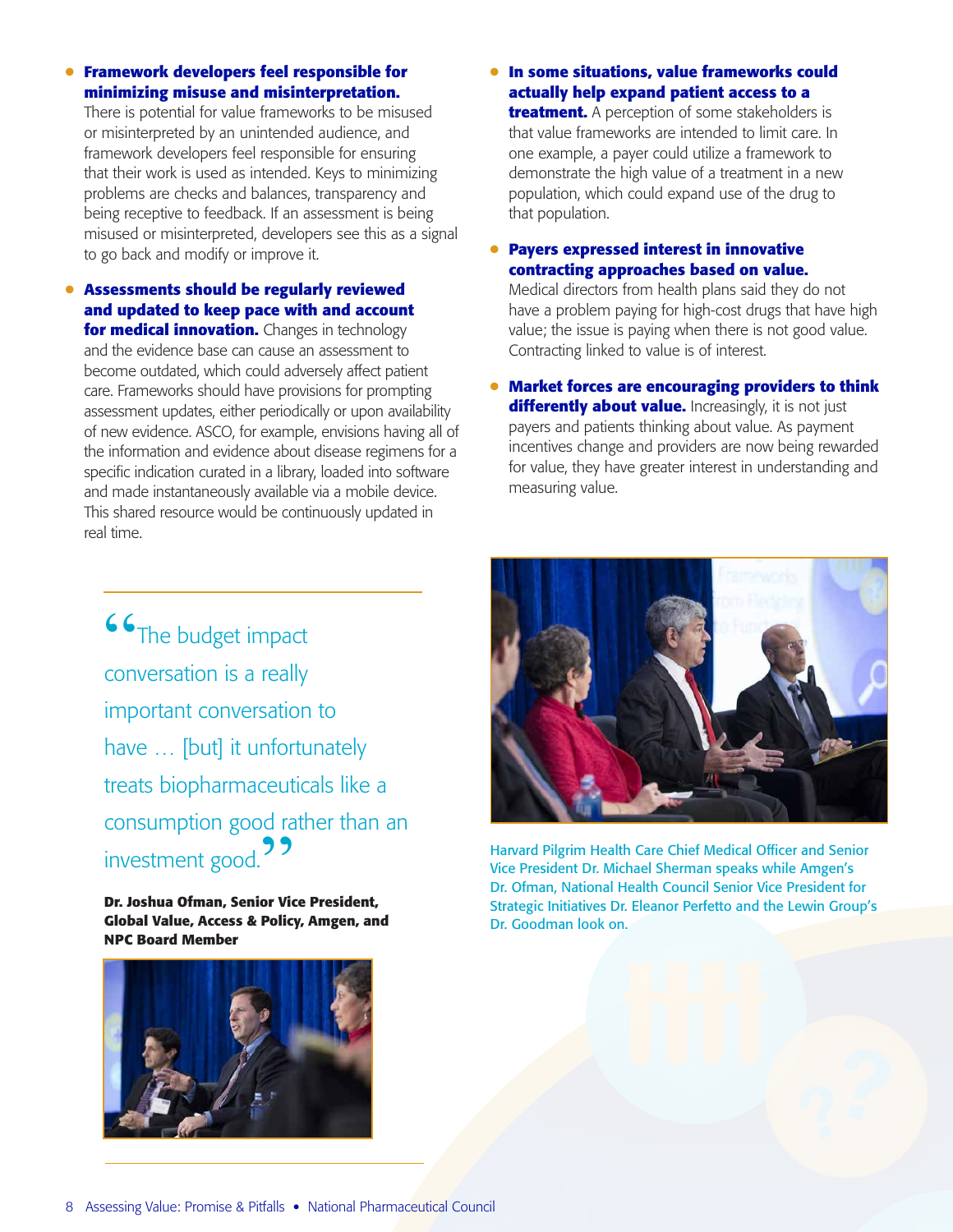**66** think it is incumbent upon us to be as transparent as possible and also to make our methods as reproducible as possible.<sup>99</sup>

**Anna Kaltenboeck, Program Director and Senior Health Economist, Center for Health Policy and Outcomes, Memorial Sloan Kettering Cancer Center**



Humana Senior Vice President and Chief Medical Officer Dr. Roy Beveridge, National Patient Advocate Foundation Executive Vice President for Patient Advocacy Gwen Darien, the National Coalition for Cancer Survivorship's Ms. Fuld Nasso and Takeda Oncology's Dr. Noga participate in a panel discussion moderated by NPC's Dr. Dubois (center).

# **Next Steps in Framework Evolution**

At the end of the day, Dr. Goodman and Dr. Dubois noted that there is still much work to be done in the evolution of value frameworks, especially if they are meant to be tools that will help health care decision-makers. They echoed several critical points raised by participants throughout the course of the conference, such as ensuring that patients and their perspectives are included in the assessment process, being transparent about the types of evidence and methods that are used, incorporating user preferences, viewing cost effectiveness both from a health care and a societal standpoint and carefully considering whether and how a budget impact assessment is done.

The Lewin Group's Dr. Goodman and NPC's Dr. Dubois discuss next steps in the evolution of value assessment frameworks.

### ● **Value assessments will affect innovation.**

All stakeholders expressed a desire to continue to drive high-value scientific innovations. Although the current value frameworks are imperfect, participants felt they will be a factor that will affect innovation. Biopharmaceutical innovators said that the emphasis on value already impacts research and development decisions, considerations about a company's pipeline and portfolio and pricing decisions. In addition, this will affect the type of evidence that they will need to develop as part of their research process.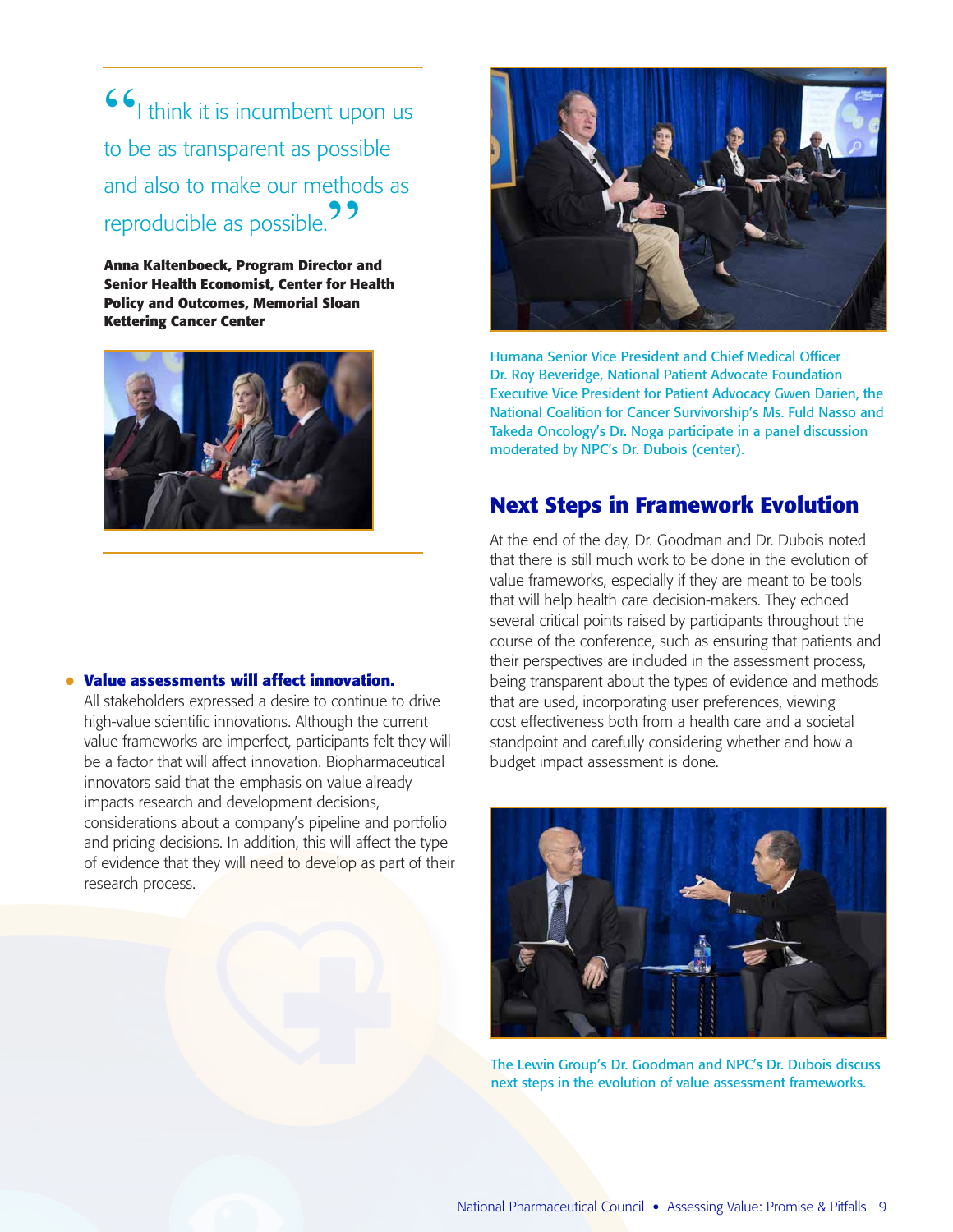66 If we get it right, value assessments can be valuable and useful tools for practitioners, patients and payers. ... [If] we get it wrong, these tools could have unintended consequences that could limit patients' ability to get the innovative treatments they need.<sup>99</sup>

#### **Dan Leonard, President, NPC**



As Mr. Leonard said, "These early value assessments could have a tremendous impact on patient treatment decisions, as well as on coverage and reimbursement decisions. So it's important for us to bring *all* health care stakeholders together to help shape the development of value assessment going forward.

"If we get it right, value assessments can be valuable and useful tools. But if we get it wrong, these tools could have unintended consequences that could limit patients' ability to get the innovative treatments they need."

Although the conference itself was just one day, the dialogue—and NPC's engagement with stakeholders—will continue, particularly as the field of value assessment evolves and matures. NPC is proud to play a constructive role in this ongoing conversation.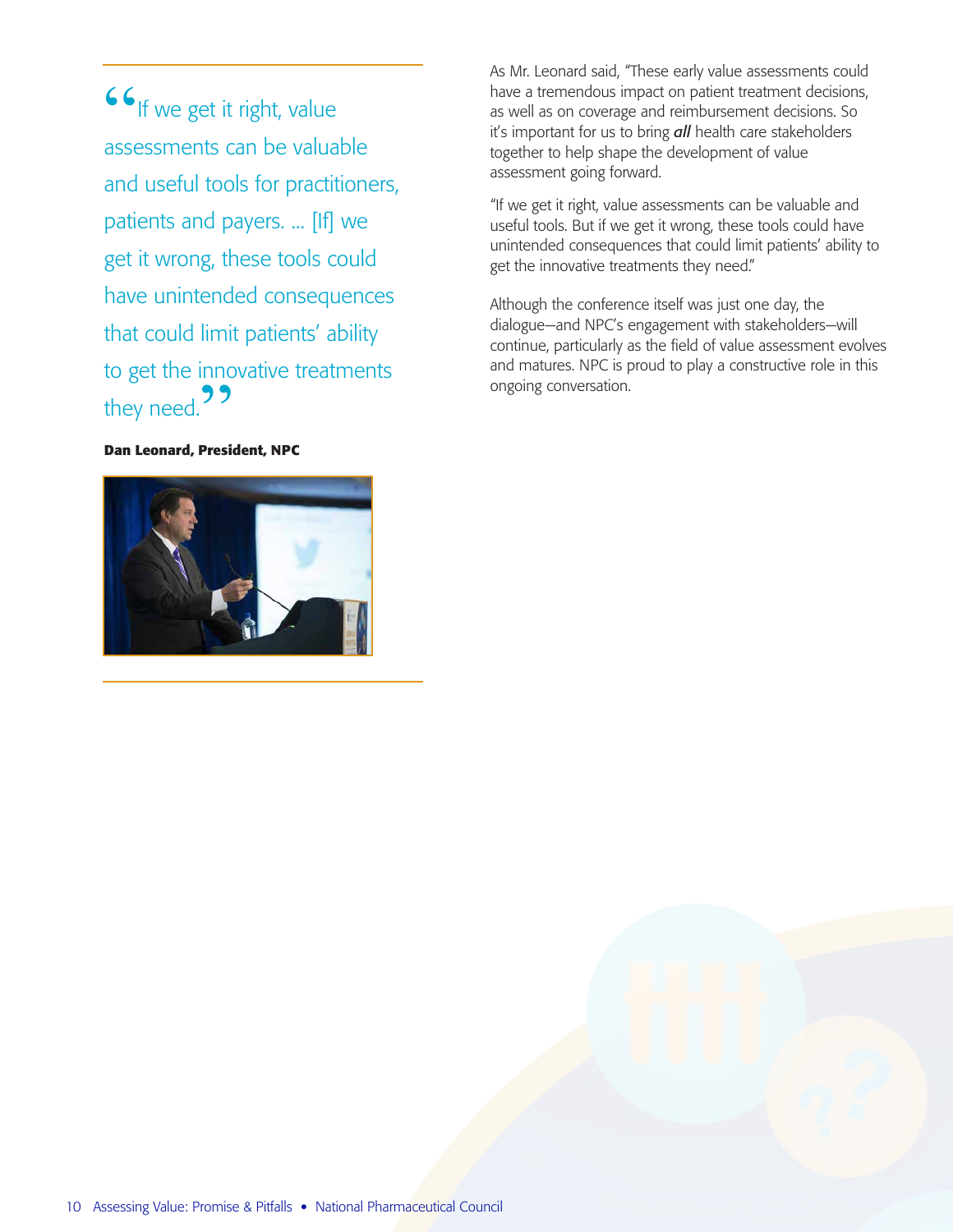# **Program Participants**

NPC would like to thank our conference speakers and cosponsors for their participation in this important dialogue. Our cosponsors included the Alliance for Aging Research, Caregiver Action Network, Friends of Cancer Research, Global Liver Institute, Healthcare Leadership Council, National Black Nurses Association, National Health Council, National Patient Advocate Foundation, National Psoriasis Foundation and Personalized Medicine Coalition.

#### **Roy Beveridge, MD**

Senior Vice President and Chief Medical Officer Humana

#### **Jeff Bloss, MD**

Senior Vice President, Astellas Medical Affairs, Americas Astellas Pharma Global Development, Inc.

#### **Robert W. Carlson, MD**

Chief Executive Officer National Comprehensive Cancer Network

#### **Gwen Darien**

Executive Vice President, Patient Advocacy National Patient Advocate Foundation

### **Robert W. Dubois, MD, PhD**

Executive Vice President and Chief Science Officer National Pharmaceutical Council

#### **Cliff Goodman, PhD**

Senior Vice President and Director, Center for Comparative Effectiveness Research Lewin Group

#### **Anna Kaltenboeck, MA**

Program Director and Senior Health Economist, Center for Health Policy and Outcomes Memorial Sloan Kettering Cancer Center

#### **Dan Leonard, MA**

President National Pharmaceutical Council

#### **Patrick Magri, MBA**

Senior Vice President, Hospital & Specialty Business Unit Merck

### **Shelley Fuld Nasso, MPP**

Chief Executive Officer National Coalition for Cancer Survivorship

#### **Peter J. Neumann, ScD**

Director, Center for the Evaluation of Value and Risk in Health, Institute for Clinical Research and Health Policy Studies, Tufts Medical Center; Professor of Medicine, Tufts University School of Medicine

### **Stephen J. Noga, MD, PhD**

Senior Medical Director, Global Medical Oncology Affairs Takeda Oncology

#### **Joshua Ofman, MD, MSHS**

Senior Vice President, Global Value, Access & Policy Amgen

#### **Steven D. Pearson, MD, MSc, FRCP**

Founder and President Institute for Clinical and Economic Review

#### **Eleanor M. Perfetto, PhD, MS**

Senior Vice President, Strategic Initiatives National Health Council

#### **Lowell Schnipper, MD**

Immediate Past Clinical Director, Cancer Center, and Chief, Division of Hematology/Oncology, Beth Israel Deaconess Medical Center; Theodore W. and Evelyn G. Berenson Professor, Emeritus, Harvard Medical School

#### **Michael Sherman, MD, MBA, MS**

Chief Medical Officer and Senior Vice President Harvard Pilgrim Health Care

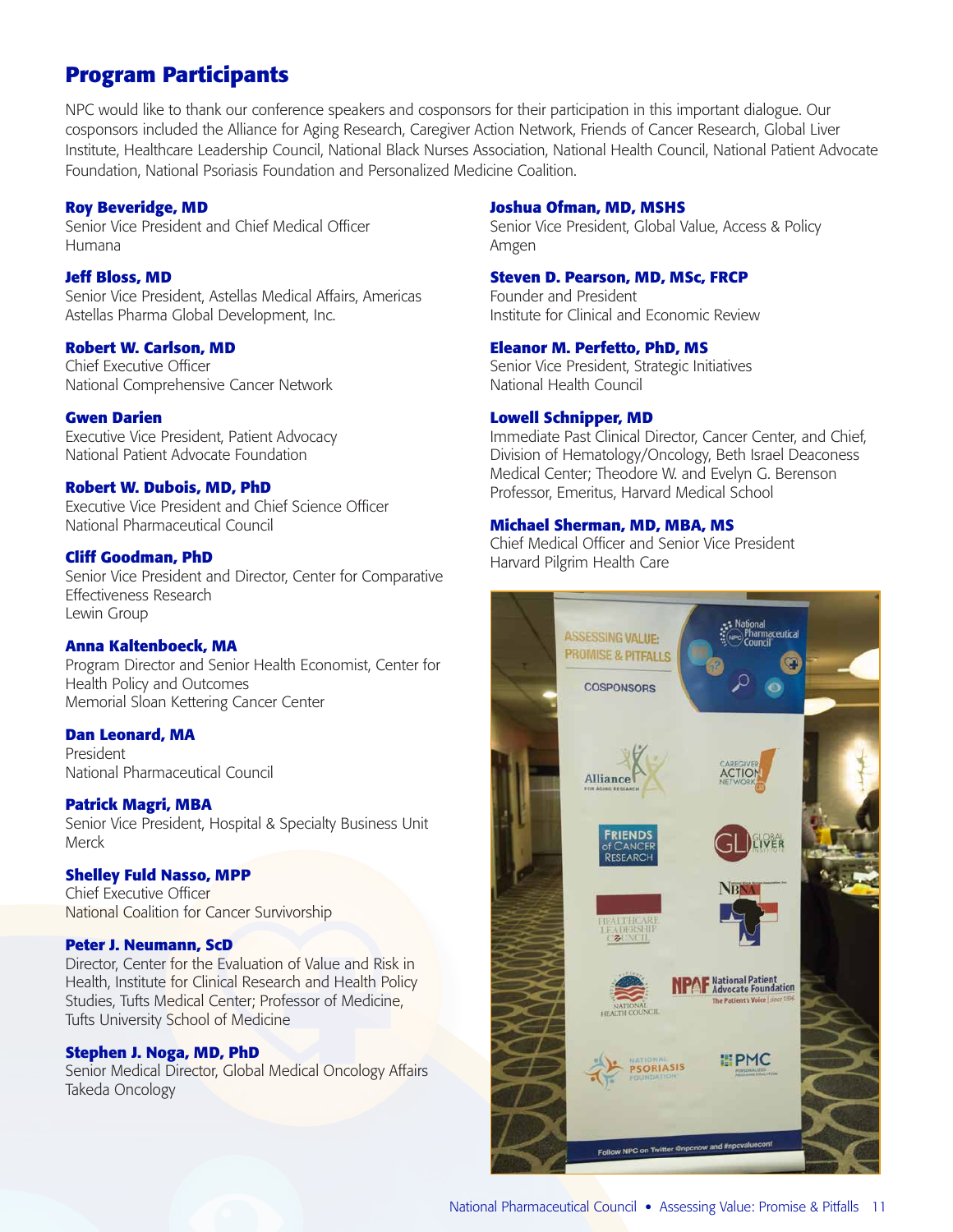# **Additional Resources**

The National Pharmaceutical Council has developed a number of resources about value assessment, including guiding practices, interviews with thought leaders and public comments, all of which are available on our website.

National Pharmaceutical Council Website:

## **[www.npcnow.org](http://www.npcnow.org)**

Guiding Practices for Patient-Centered Value Assessment: **[www.npcnow.org/guidingpractices](http://www.npcnow.org/guidingpractices)**

Current Landscape: Value Assessment Frameworks: **[www.npcnow.org/publication/current-landscape-value-assessment-frameworks](http://www.npcnow.org/publication/current-landscape-value-assessment-frameworks)**

**Photo Credits:** © Ian Wagreich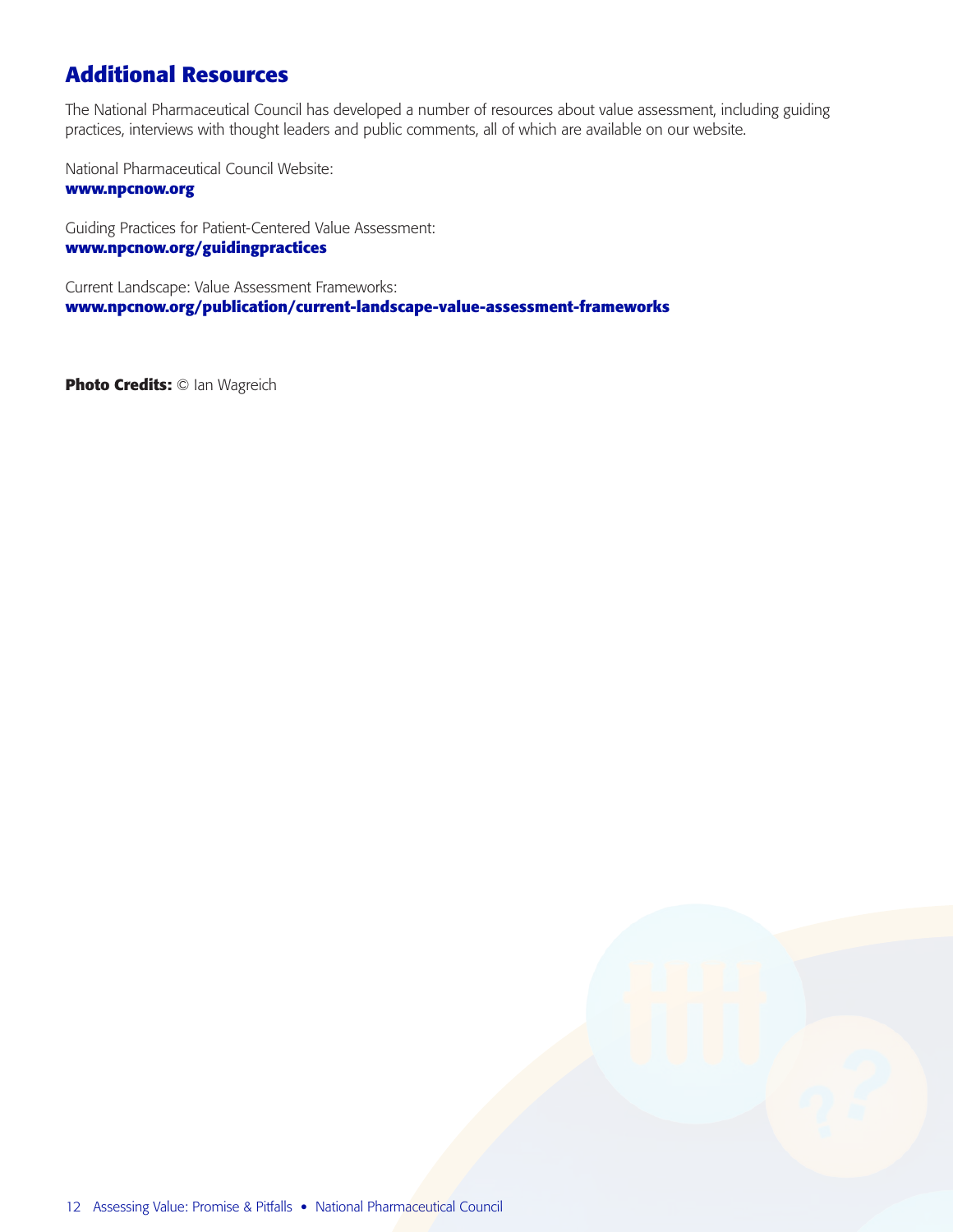